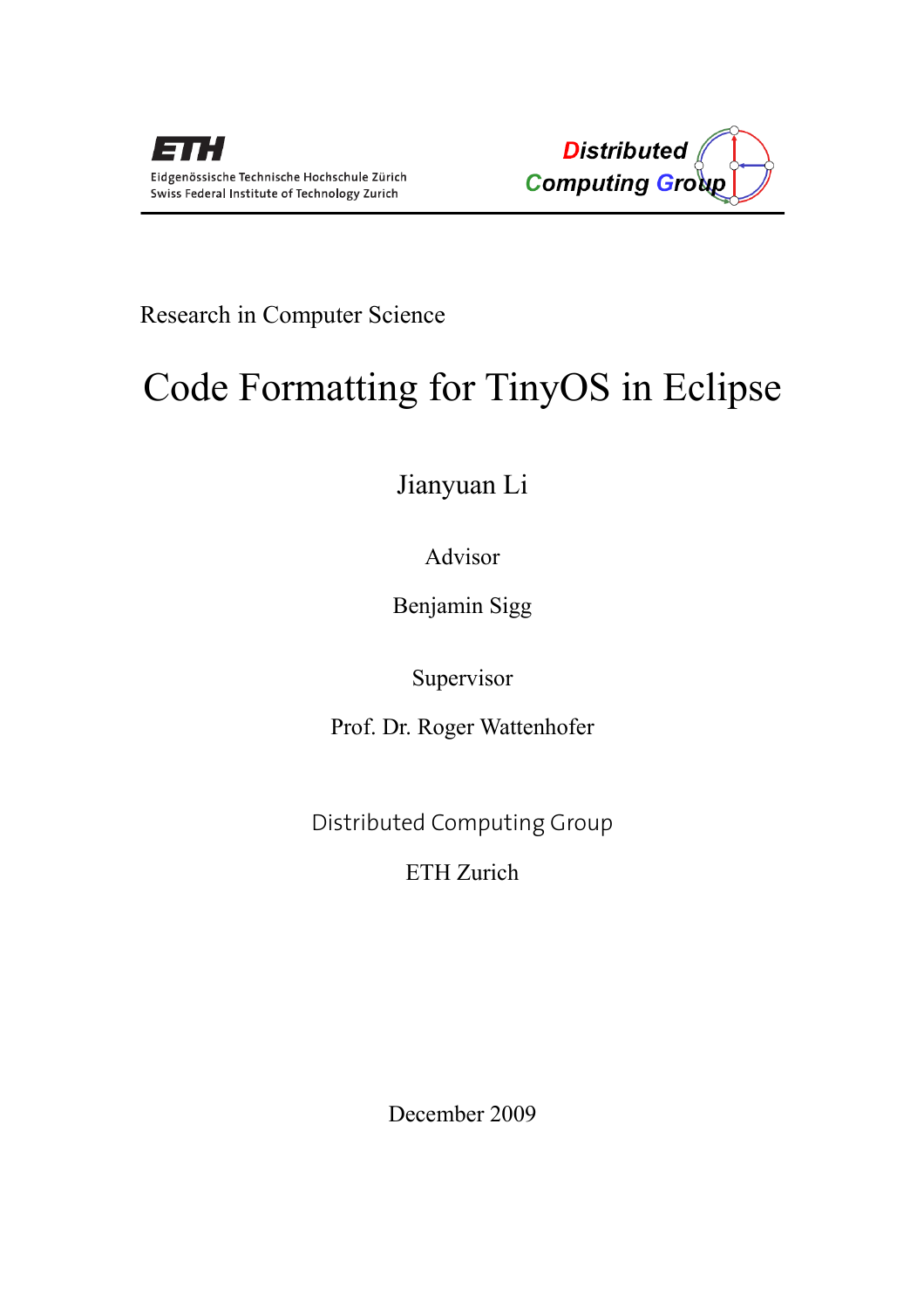### 1 Introduction

*TinyOS* [1] is a wide spread operating system designed for wireless sensor networks. *nesC* [2] is a modified version of the C programming language used to build applications for the TinyOS platform. *Yeti 2* [3] provides a nesC editor implemented as a plugin for Eclipse [4].

Developers always follow a particular programming style when writing source code. A programming style is a set of code formatting rules that help programmers to read and understand code, and help to avoid errors. To make sure the formatting rules are always applied, code formatting tools are used.

This work adds code formatting capabilities for nesC to Eclipse. It offers programmers a fast way to modify the source code so that the formatting rules are fulfilled.

## <sup>2</sup> Design and Implementations

Generally, code formatting is about proper spaces between tokens, proper line-feeds between statements, and proper indentation for each line. The code formatting for nesC works in multiple steps, which are shown in Figure 2.1.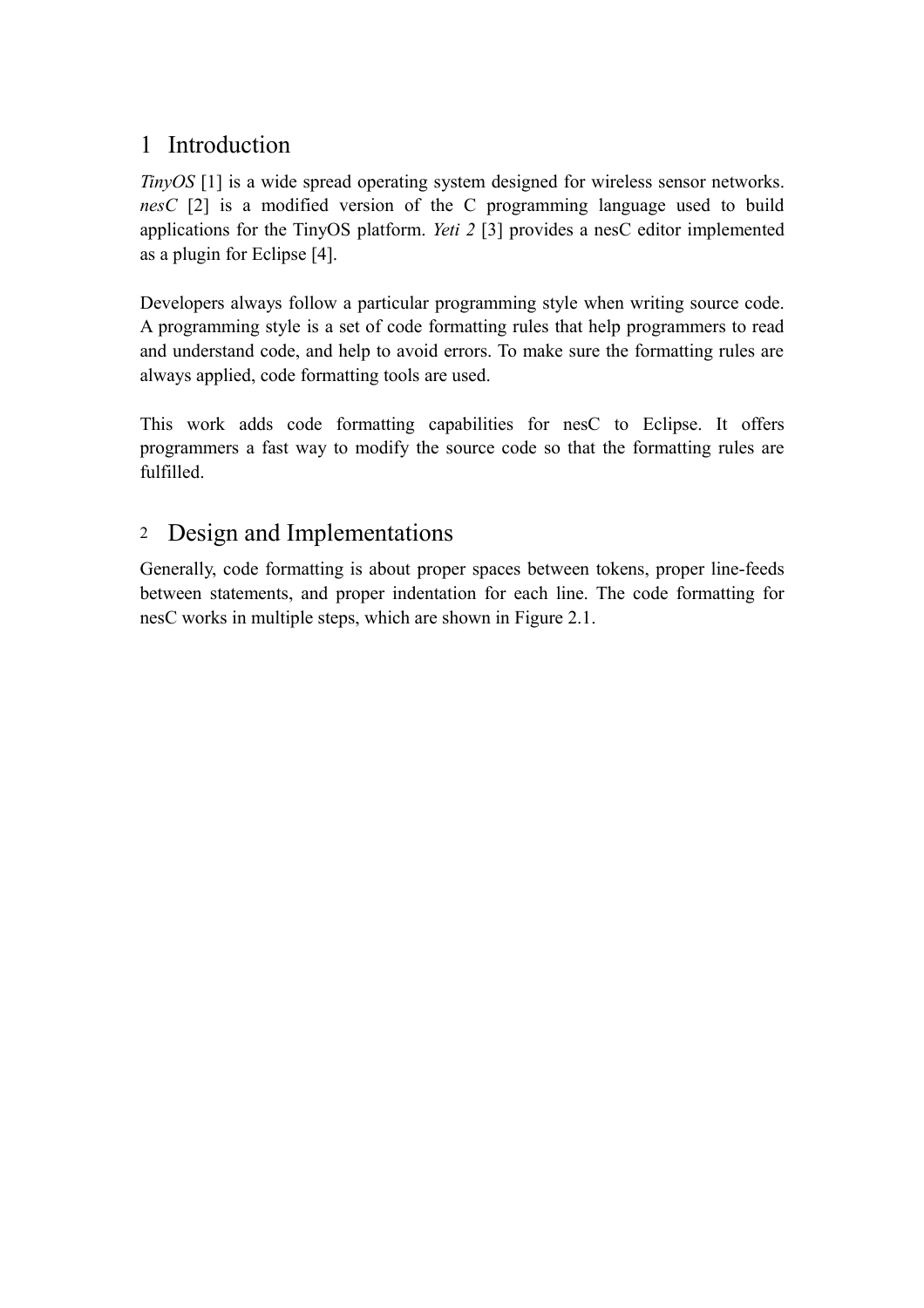

Figure 2.1 Code formatting flow for nesC

## 2.1 Code Formatting

To avoid the confusion caused by comments and strings, for example, comments may include keyword text, all comments and strings are temporarily removed. Since preprocessor directives are separated from nesC code, they are temporarily removed as well. Each whitespace region, which could include spaces, tabs and line-feeds, is replaced with a single space. After this, the whole source code is in a single line.

The strategy to make new lines works in three steps. First, add a new line after each single statement that ends with a semicolon. Second, correct the improper line-feeds from the first step. For example:

```
for(int i = 0; i < 10; i++) {
     …
}
```
In this *for* loop case, there should not be any line-feed after a semicolon. Third, handle the control statements that are followed by a single non-compound statement, which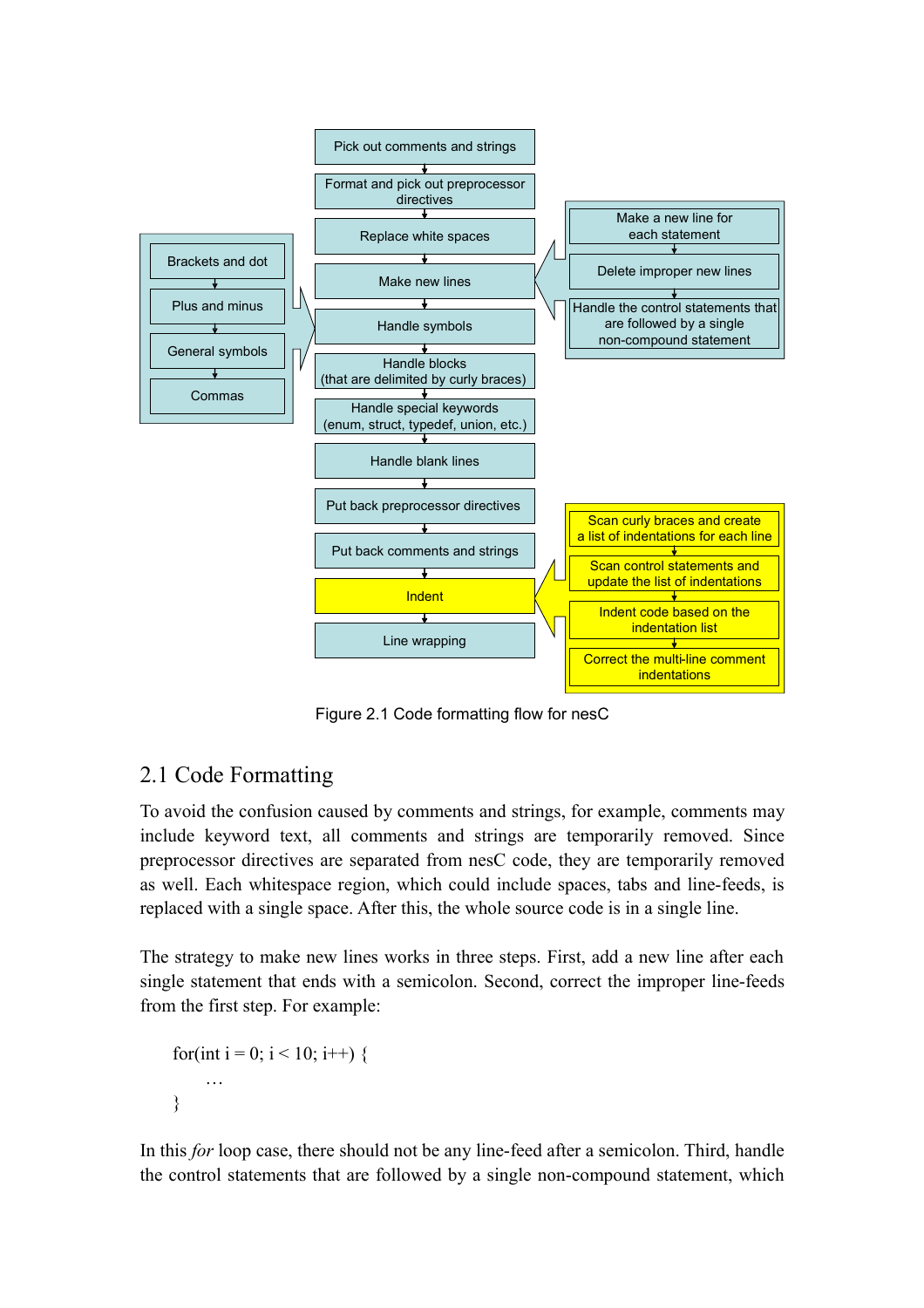does not use braces:

$$
\text{if}(i < 0) \\
 i++;
$$

Here, the statement after *if* should be in a new line.

Next, symbols are handled group by group according to their different formatting features. Parentheses, square brackets and dots do not need spaces before and after. Plus and minus are processed case by case, since they may be in one of the following forms:  $a - b$ ,  $a^{++} + +b$ ,  $a + -b$ , etc. The other symbols, including '<', '>', '|', '^', '!', '?', ':', '%', '=', '&', '/', and '\*', will appear as one of these symbol sequences: one single symbol  $(\leq')$ , double symbols  $(\leq')$ , a symbol followed by an equal  $(\leq)=$ , or double symbols followed by an equal  $(\leq\leq=$ "). In most cases, there should be a space before and after such a symbol sequence, but no space in it (e.g., a  $&&b$ ). Special cases, like " $+$ =", "->", " $\&p$ ", " $*$ "p", are handled specially. A comma needs no space before, but one space after it (e.g., a, b).

After this, line-feeds are added before or / and after curly braces that delimit blocks. Then improper line-feeds made by the previous step in the cases of initialization for arrays, enum, struct, typedef, union and so on, are deleted. Next, add proper blank lines, put back preprocessor directives, comments and strings according to the marks made at the beginning of the algorithm.

By now, the code formatting is almost finished except indentation. The code indentation here can be used separately as a simple form of code formatting. Details will be shown in section 2.2.

The last step is line wrapping. If a line has more than 80 characters, it will be wrapped at a proper offset, which is normally before or after a specified symbol.

#### 2.2 Indentation

In this work, a variant of K&R style [5] is applied to nesC code. The K&R style is one of the most popular indent styles for C. It keeps the first opening brace on the same line as the function or the control statement, indents the statements within the braces, and puts the closing brace on the same indentation level as the function or the control statement. For example:

```
int main() {
    if(exp)
        do_something();
    else {
        do_something_else();
```